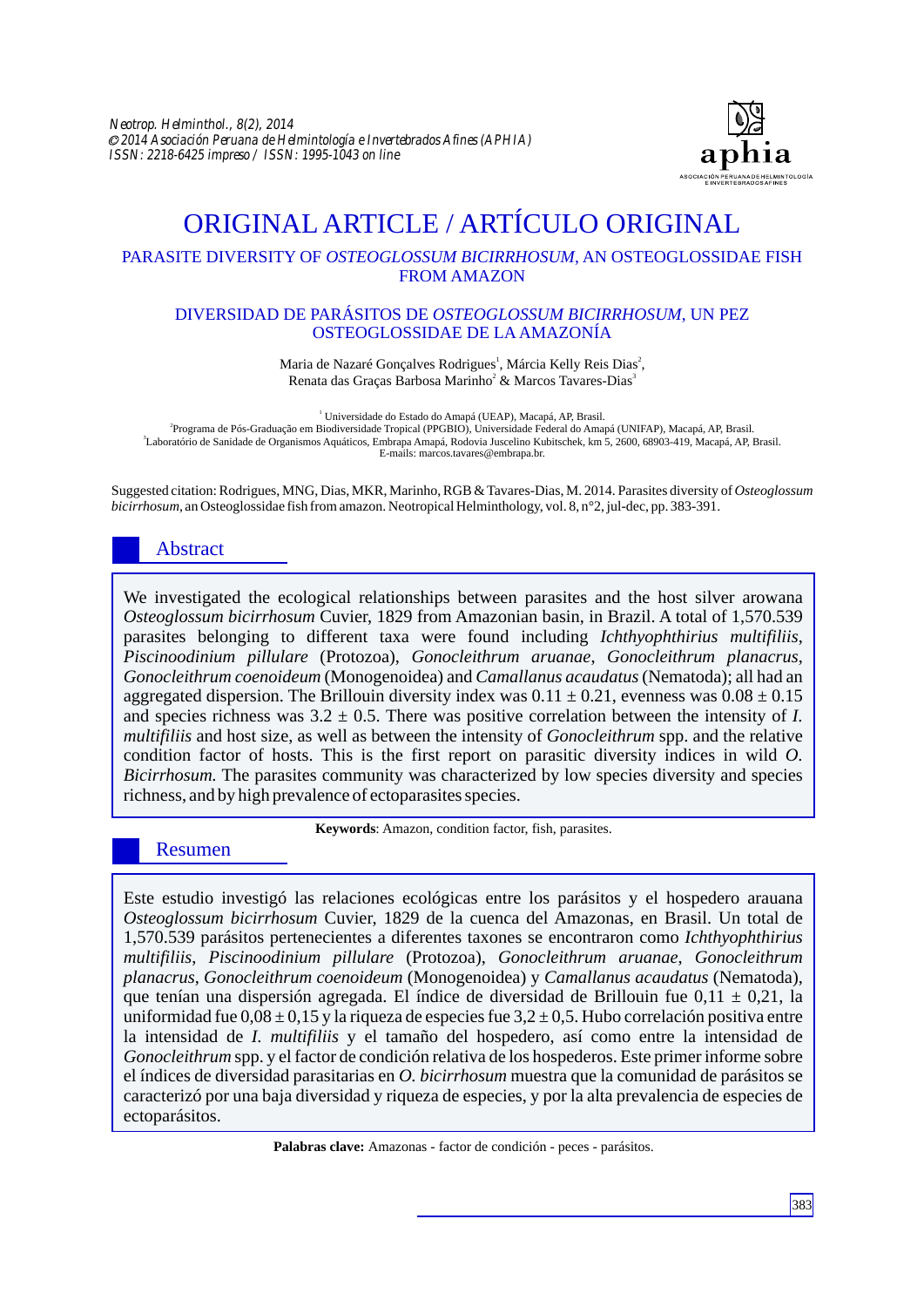## **INTRODUCTION**

Among the fish of Amazon River and in the Rupununi and Oyapock Rivers system is the silver arowana *Osteoglossum bicirrhosum* Cuvier, 1829 (Osteoglossidae), a large Osteoglossiformes that can reach over 1 m of length and 5 kg of body weight. *O. bicirrhosum* is a benthopelagic fish, with diurnal and sedentary habits and omnivore with a tendency to carnivory. In adult age, it feed on aquatic and terrestrial invertebrates (insects, spiders and decapods) and on fish, but when juveniles it feed on phytoplankton, zooplankton and seeds. During the Amazonian flood season it is more abundant in the flooded forest (Soares *et al*., 2011; Tavares-Dias *et al*., 2014), but in the drainage season it inhabits marginal rivers and lakes and that is when it is caught. This fish has a great important for the local fishery, due to its use in feeding of the human populations (Tavares-Dias *et al*., 2014), and the fry are very popular worldwide as ornamental fish (Chaves *et al*., 2005; Ortiz & Iannacone, 2008). In China, *O. bicirrhosus* is known as dragon fish or god fish and their fry reach high market values.

Morphological studies of parasites in *O. bicirrhosum* from central Amazon (Brazil) described *Caballerotrema aruanense* Thatcher, 1980 (Thatcher, 1980), *Gonocleithrum aruanae* Kritsky & Thatcher, 1983; *Gonocleithrum coenoideum* Kritsky & Thatcher, 1983; *Gonocleithrum cursitans* Kritsky & Thatcher, 1983; *Gonocleithrum planacroideum* Kritsky & Thatcher, 1983; *Gonocleithrum planacrus* Kritsky & Thatcher, 1983; *Gonocleithrum planacroideum* Kritsky & Thatcher, 1983 (Kritsky & Thatcher, 1983) and *Camallanus acaudatus* Ferraz & Thatcher, 1990 (Ferraz & Thatcher, 1990). Recently, infections by nonidentified larvae of Nematoda, *C. aruanense*, *Sebekia* sp., *Telethecium nasalis* Kritsky, Van Every & Boeger 1996, *G. aruanae* and *Argulus* sp. were reported for wild *O. bicirrhosum* from central Amazon (Pelegrini *et al*., 2006; Lemos *et al*., 2012; Tavares-Dias *et al*., 2014). Vazquez *et al.* (2007) reported *G. cursitans*, *Trichodina* sp. and *C. acaudattus* in *O. bicirrhosum* farmed in Peruvian Amazon. However, has not been studied the diversity from parasitic community and infracommunity of *O. bicirrhosum* population.

Studies on the parasitic community of fish allow us to obtain important information not only about the host, but also about the environment in general. Environmental changes are useful to explain the presence or absence of certain species of parasites, besides explaining the rates of parasitism in hosts (Takemoto *et al.*, 2009; Silva *et al.*, 2011; Tavares-Dias *et al*., 2014). Moreover, since most parasites have a complex life-cycle, they can be indicators of changes occurring in the environment and in the fish community (Takemoto *et al*., 2009; Silva *et al*., 2011; Tavares-Dias *et al*., 2014), because frequently the transmission of parasites involve predator-prey interactions. Therefore, parasites can also provide information on the host population structure, environmental stressors, trophic interactions and other conditions. This study investigated the diversity of parasites in *O. bicirrhosum* of a tributary from Amazon River system, in eastern Amazon, Brazil.

#### **MATERIALAND METHODS**

#### **Fish and sampling site**

From April to October 2010, 117 specimens of silver arowana *O. bicirrhosum* (34.0 to 56.5 cm and 246.0 to 1254.0 g) were caught at Preto River basin (00 $^{\circ}$  10'38"S and 051 $^{\circ}$  33'034'W), in the municipality of Magazão, State of Amapá (eastern Amazon, Northern Brazil) for parasitological analysis. All fish were caught with appropriate nets (Ibama, 2007). The Preto River basin) is a tributary from Amazon River system levels of dissolved oxygen ranging from 2.84 to 5.59 mg/L; pH from 4.84 to 5.55; ammonia from 0.56 to 0.68 mg/L and phosphate from 0.13 to 0.16 mg/L. The features of these aquatic parameters may be related to natural phenomena of increased organic matter in the tributary waters and/or may suffer the influence of the logging activity in the area (Silva *et al*., 2001). Regional vegetation consists of plants characteristics of floodplain forests and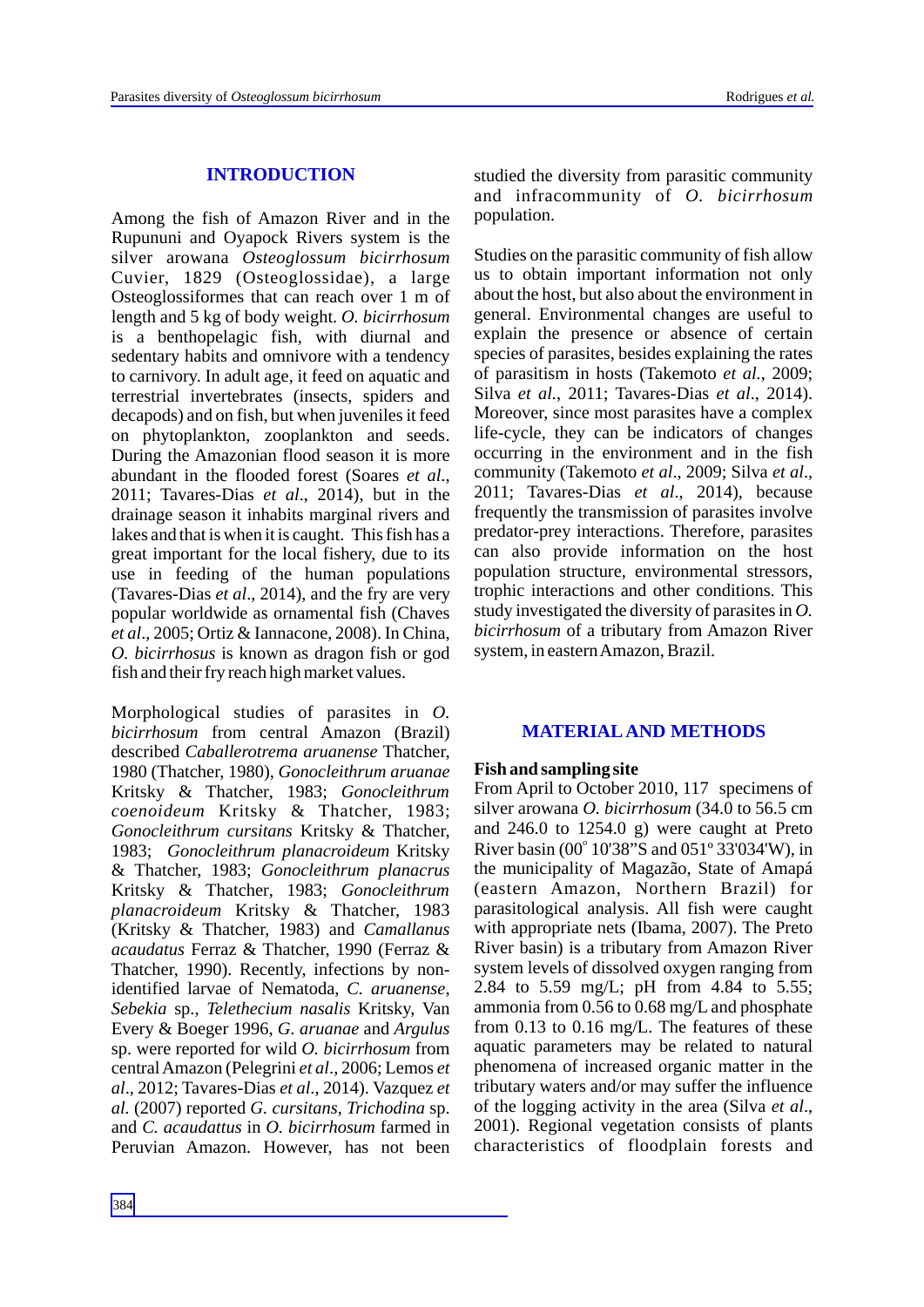periodically flooded herbaceous fields, composed mainly of various macrophyte species.

#### **Procedures for collection and analysis of parasites**

Collected fish were weighed (g), measured for total length (cm), each individual was macroscopically evaluated as for body surface, mouth, eyes, opercula and gills were removed to collect ectoparasites. Gastrointestinal tract was removed to collect endoparasites. All parasites were collected, fixed, stained for identification (Eiras *et al.*, 2006) and quantified (Tavares-Dias *et al*., 2001a,b). The ecological terms adopted were those recommended by Rohde *et al.* (1995) and Bush *et al.*(1997).

The Brillouin index (*HB)*, evenness (*E*) and species richness were calculated for the parasite component community, by using the Diversity software (Pisces Conservation Ltd., UK). The dispersion index (ID) and the discrepancy index (D) were calculated using the Quantitative Parasitology 3.0 software, in order to detect the distribution pattern of each parasite infracommunity (Rózsa *et al.*, 2000) in species with prevalence 10%. The significance of ID for each parasite species was tested using *d-*statistic (Ludwig & Reynolds, 1988).

Data of body weight (g) and total length (cm) were used to calculate the factor of relative condition (Kn) of fish (Le-Cren, 1951), which was compared to the standard value  $(Kn = 1.0)$ , by the t-test. Spearman correlation coefficient (rs) was used to determine correlations of host length with the *HB, E*, species richness and parasites abundance (Zar, 2010).

The potential hydrogen (pH), the temperature and the levels of dissolved oxygen (DO) were determined using specific digital devices. The mean water temperature was  $29.8 \pm 0.9$ ; mean dissolved oxygen was  $3.1 \pm 0.7$  and the mean pH was  $5.01 \pm 0.7$ .

#### **RESULTS**

From 117 specimens of silver arowana *O. bicirrhosum* necropsied, 98.3% had their gills parasitized by protozoans *Ichthyophthirius multifiliis* Fouquet, 1876 (Ciliophora) and *Piscinoodinium pillulare* (Schäperclaus, 1954) Lom, 1981 (Dinoflagellida); *Gonocleithrum aruanae*, *Gonocleithrum planacrus* and *Gonocleithrum coenoideum* (Monogenoidea) and their intestine by *Camallanus acaudatus*  (Camallanidae). The highest dominance was of protozoans *I. multifiliis* and the lowest dominance was of *C. acaudatus*(Table 1). These

**Table 1**.Parasites on *Osteoglossum bicirrhosum* from Amazon river system in Northern Brazil. TNP: Total number of parasites; RD: Relative dominance.

| Parameters         | I. multifiliis | P. pillulare | Gonocleithrum spp. | C. acaudatus    |
|--------------------|----------------|--------------|--------------------|-----------------|
| Examined fish      | 117            | 117          | 117                | 117             |
| Parasitized fish   | 114            | 15           | 115                | 8               |
| Prevalence $(\%)$  | 97.4           | 12.8         | 98.3               | 6.8             |
| Mean intensity     | 12,300.2       | 10,916.6     | 39.6               | 1.6             |
| Mean abundance     | 11,985.8       | 1399.6       | 38.9               | 0.1             |
| Range of intensity | 1,316-35,037   | 3,445-34,428 | $3 - 356$          | $1 - 3$         |
| <b>TNP</b>         | 1.402,225      | 163,749      | 4,552              | 13              |
| <b>RD</b>          | 0.893          | 0.104        | 0.003              | $\qquad \qquad$ |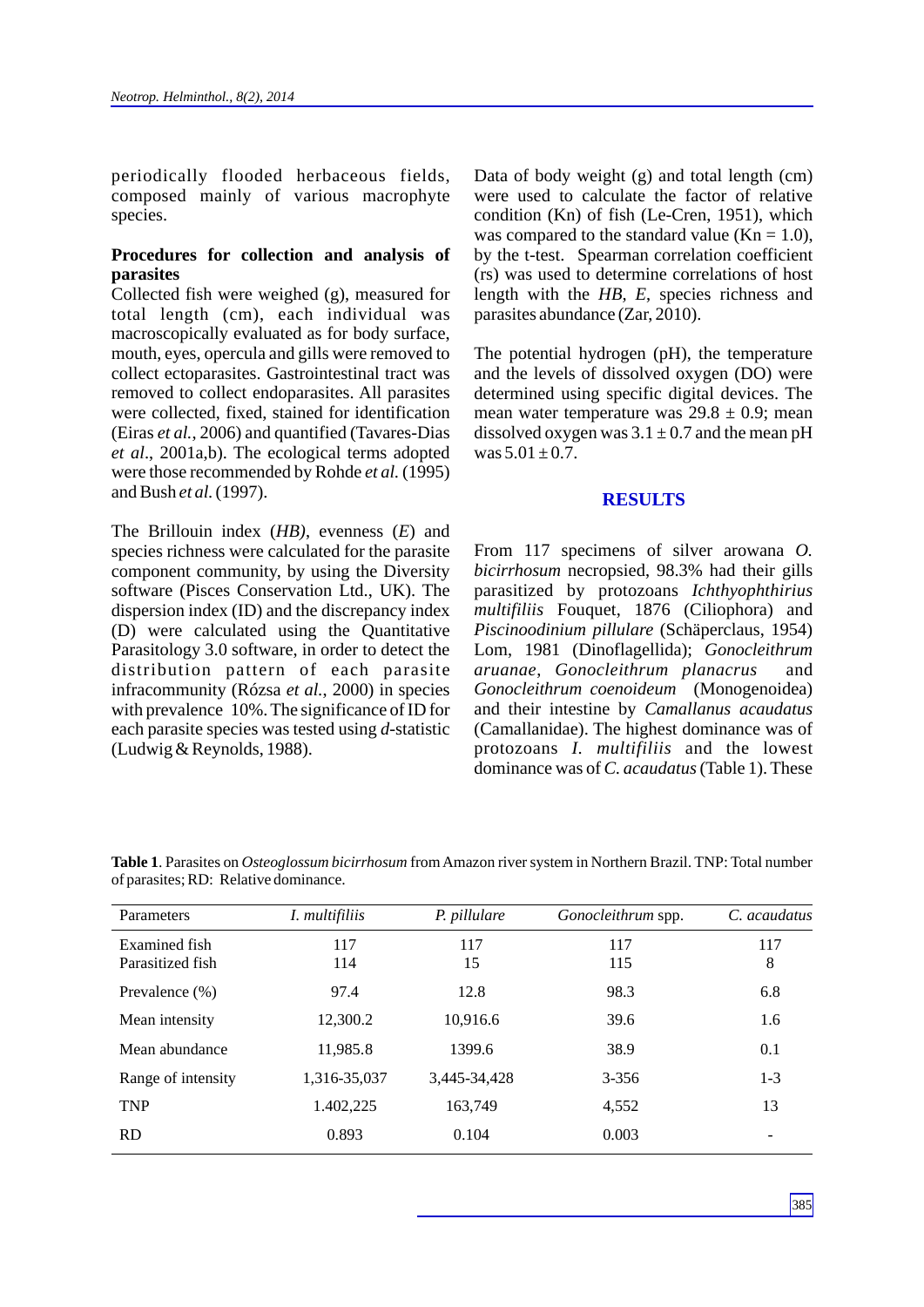parasites showed a typical aggregated distribution pattern the higher discrepancy values for infection by *P. pillulare* (Table 2).

The Brillouin diversity index (*HB*) was  $0.11 \pm$ 0.21, evenness (E) was  $0.08 \pm 0.15$  and mean species richness was low  $(3.2 \pm 0.5)$  parasites per host). The length of the hosts show not correlation with the *HB* (rs =  $-0.071$ , p = 0.449), species richness ( $rs = 0.065$ ,  $p = 0.491$ ) and *E* ( $rs = 0.065$ )  $= -0.072$ ,  $p = 0.449$ ). Hosts parasitized by four parasite species predominated, *Gonocleithrum*  spp*.* and *I. multifiliis*.

The Kn was not different (p=0.989) from standard Kn  $(Kn = 1.00)$ , and there are a week positive correlation from Kn of the hosts with the intensity of monogenoideans species (Figure 1). There was also a week positive correlation of the body length and weight with the intensity of *I. multifiliis* on the fish gills (Figure 2). However, no correlation from intensity of *I. multifiliis*(rs = 0.017,  $p = 0.861$ ) with the Kn of the hosts was observed.

**Table 2**. Dispersion index (DI), *d* statistic and discrepancy index (D) for the parasite species on *Osteoglossum bicirrhosum* from Amazon river system in Northern Brazil.

| Parasites          | ÐI    |       |       |
|--------------------|-------|-------|-------|
| I. multifiliis     | 1.522 | 391.4 | 0.321 |
| P. pillulare       | 3.089 | 433.5 | 0.906 |
| Gonocleithrum spp. | 3.223 | 75.8  | 0.369 |



**Figure 1**. Correlation between the relative condition factor (Kn) and the intensity of *Gonocleithrum* spp. on the gills of *Osteoglossum bicirrhosum* (N=115) from Amazon river system in Northern Brazil.

386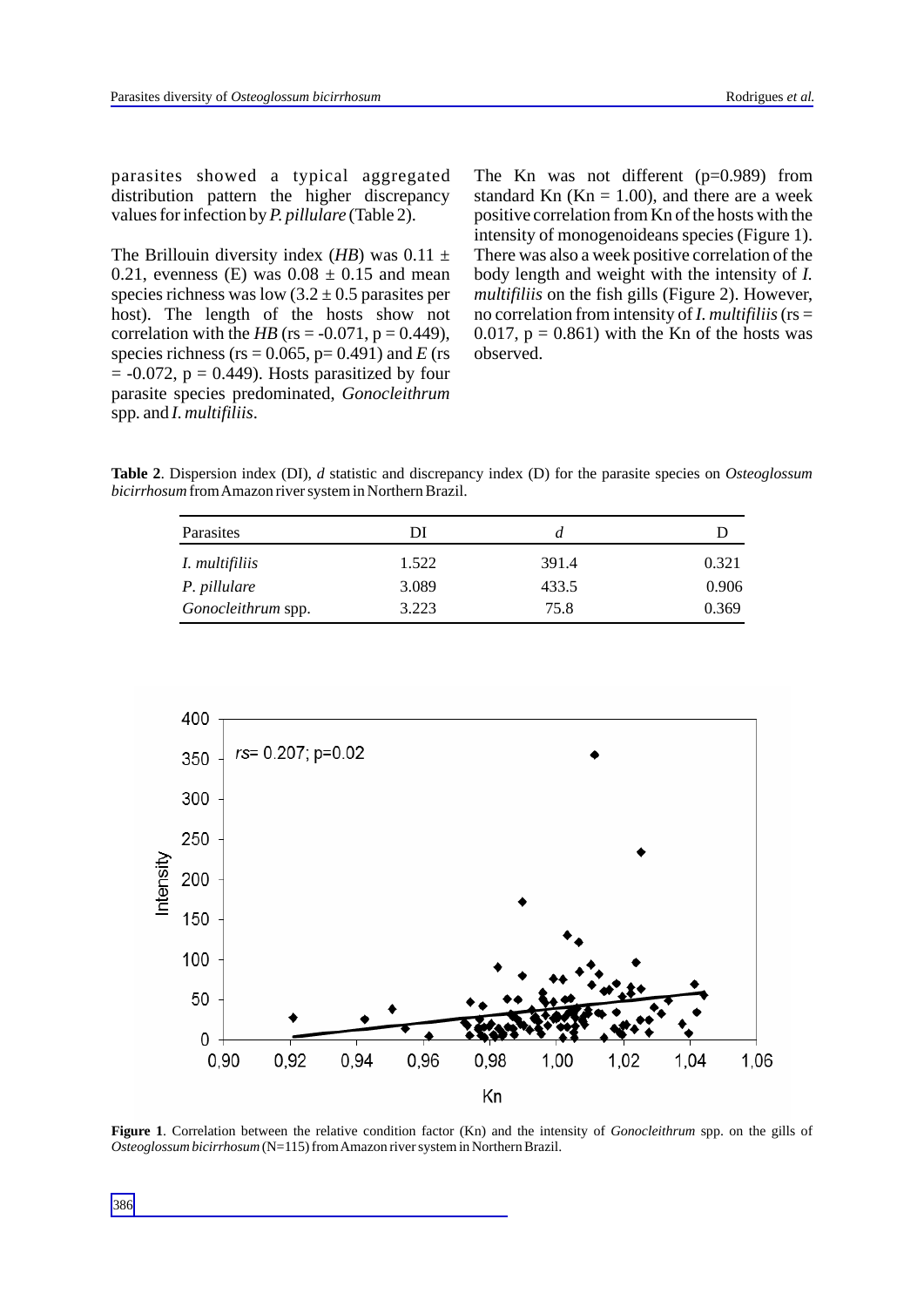

**Figure 2**. Correlation between the intensity of *Ichthyophthirius multifiliis* and the total length and body weight on *Osteoglossum bicirrhosum* (N=114) from Amazon river system in Northern Brazil.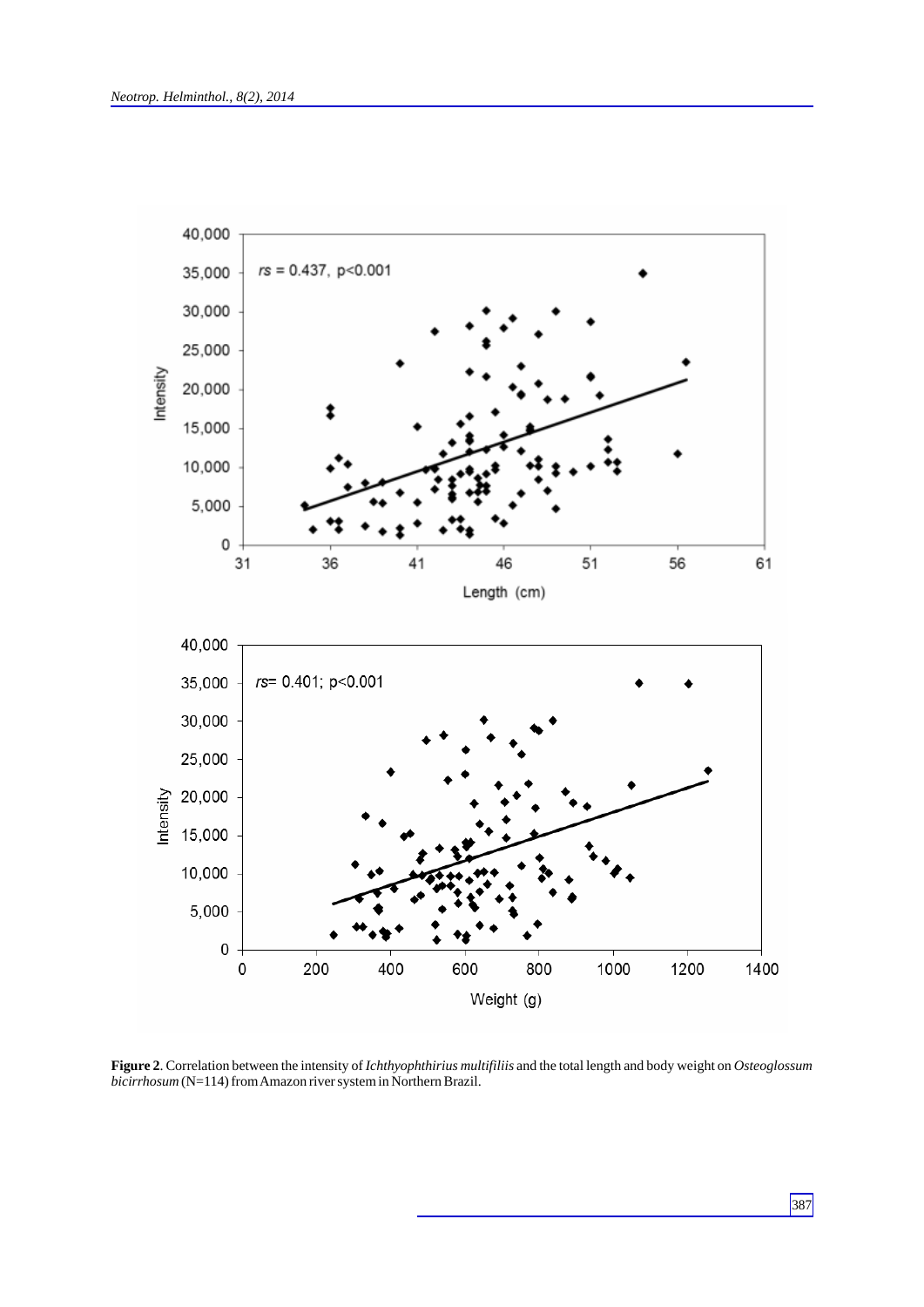#### **DISCUSSION**

The parasitic community of *O. bicirrhosum* showed low diversity, consisting of two Protista, two Monogenoidea and one Nematoda. This highest richness of ectoparasites (five species) reflects environmental conditions that were favorable to their transmission, because they did not need intermediate hosts. The low richness of endoparasites was due to the living habits of *O. bicirrhosum*, which occupies the second trophic level in the food chain (Soares *et al*., 2011; Tavares-Dias *et al*., 2014). In contrast, Lemos *et al.* (2012) reported that the community of *O. bicirrhosum* consisting of *T. nasalis*, G. *aruanae* and *Argulus*sp., while Tavares-Dias *et al*. (2014) reported only monogenoidean *G. aruanae*. The diversity of species in parasites communities is result, among all factors, from interactions between the evolutionary history and the host ecology (Takemoto *et al.*, 2009; Silva *et al*., 2011; Tavares-Dias *et al*., 2014). Infection by *I. multifiliis, P. pillulare* and monogenoideans *Gonocleithrum* spp. presented aggregated dispersion, a pattern of parasitic distribution that is common in different fish species and caused by heterogeneity of hosts and parasites (Poulin, 2013). This was the first study concerning to pattern of parasites distribution for this important Amazonian fish.

Protozoans are common and dangerous parasites of farmed fish (Tavares-Dias *et al*., 2001a; Tavares-Dias *et al*., 2010). However, they may also infect fish from natural environment, and high infection rates occur due to aggregation and life habit of hosts. In *O. bicirrhosum* gills, the high levels of infection by *I. multifiliis* were found and the parasitic intensity increased with body growth of hosts. Bigger fish have a greater gill surface area for the multiplication of these protozoans, besides spending more time looking for food, which increases their exposure to parasites in the environment (Omeji *et al.*, 2010). Hence, in these ectoparasites populations, there is generally a positive relationship between the body size and infection intensity.

Low of infection levels by *P. pillulare* were

observed on the gills of wild *O. bicirrhosum*, but these levels were higher than the described for wild *Carnegiella martae* Myers, 1927 (Tavares-Dias *et al*., 2010). In contrast, these infection levels were lower than the reported for farmed fish (Tavares-Dias *et al*., 2001a), as expected. Environment features and different species of hosts, which differ in susceptibility to infection regarding the immune system, behavior, microhabitat and others factors, caused such differences in these infection levels by protozoans. Therefore, is necessary to understand the epidemiology features of *P. pillulare*, including the factors that can to affect its transmission among the fish hosts. This is the first ecological survey reporting the complete parasite fauna of *O. bicirrhosum* from a natural habitat. Moreover, this is the first record of *I. multifiliis* and *P. pillulare*.

On the gills of *O. bicirrhosum* from Preto River, in eastern Amazon, the levels of infection by monogeneans *Gonocleithrum* spp. were similar to this host from central Amazon parasitized by G. *aruanae* (Lemos *et al*., 2012). However, they were lower than the infection levels by monogeneans *Cosmetocleithrum* spp. on the gills of *Oxydoras niger* Valenciennes, 1821 from central Amazon (Silva *et al*., 2011). Monogeneans of the genus *Gonocleithrum* (*G. aruanae*, *G. coenoideum*, *G. cursitans*, *G. planacroideum*, *G. planacrus* and *G. planacroideum*) were first described in *O. bicirrhosum* from Solimões river basin, in Brazil (Kritsky & Thatcher, 1983), but the life cycle of these parasites is unknown. Monogenoideans are parasites with a direct life cycle and the rates of reproduction related to environment conditions, because they are often found in fish from lentic environments, which facilitate their transmission (Takemoto *et al*., 2009; Silva *et al*., 2011; Tavares-Dias *et al*., 2014). Moreover, infection rates by such parasites may vary with the physiological and immunological status of hosts.

The nematodes are endohelminths commonly found in wild populations because they make a significant part of the parasitic fauna of different fish from several environments (Pelegrini *et al*.,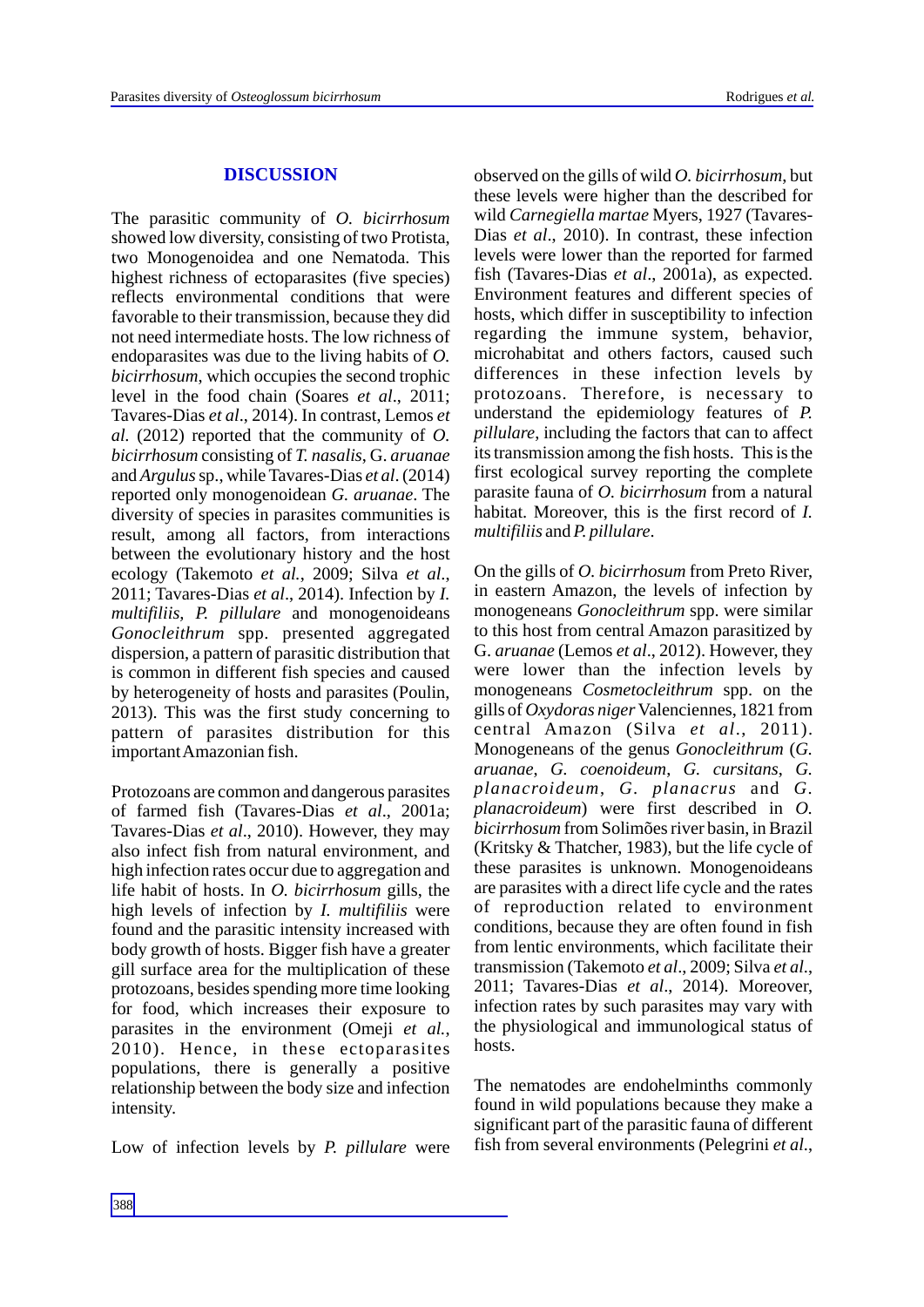2006; Takemoto *et al*., 2009; Silva *et al*., 2011; Luque *et al*., 2011). In *O. bicirrhosum*, a bentophelagic fish (Santos & Brasil-Sato, 2006; Soares *et al*., 2008), the levels of infection by *C. acaudatus* were low and similar to those described for the benthic fish *O. niger* from the Solimões River infected by *Cucullanus grandistomis* Ferraz & Thatcher, 1988 (Silva *et al*., 2011a). Pelegrini *et al.* (2006) reported a high prevalence and intensity of unidentified Nematoda larvae (73.3%) for *O. bicirrhosum* from central Amazon. The *O. bicirrhosum* is an omnivorous fish that feeds on aquatic and terrestrial invertebrates (insects, spiders and decapods) and is secondarily carnivore (Soares *et al*., 2008); hence, it was expected a high rate of parasitism by nematode. However, low parasitism by *C. acaudatus* in *O. bicirrhosum* of this was due to the lack of infectants forms in the environment, because they are trophically parasites transmitted.

Nematodes Camallanidae have a high degree of diversity and specialization in the tropics. *Camallanus anabantis* Pearse, 1933 infects *Anabas testudineus* Bloch, 1792 throughout the year and has a distinct annual cycle, with an annual generation. Hosts' invasion occurs during spring and summer, and during fall and winter, the parasites grow and develop (De, 1993). In this study, carried out from April to October, infections by *C. acaudatus* in *O. bicirrhosum* were only by adult parasites and no nematode was found from April to June. Therefore, future studies on the seasonal pattern of *C. acaudatus* are necessary for knowledge from life cycle of this nematode that is still totally unknown. In South America, fish there have been few investigations on the subject.

The Kn considered an important quantitative indicator of the degree of well-being (Guidelli *et al.*, 2011; Silva *et al*., 2011; Lemos *et al*., 2012) was not affected by parasitism in *O. bicirrhosum*. However, was found increase in Kn with the intensity of monogenoideans *Gonocleithrum* spp. due to its aggregate distribution pattern. Probably, fish with a better Kn are more able to withstand the intensity of infections by these monogeneans species and therefore there are no pathological effects as expected. Similarly, in *O. niger* the intensity of monogenoideans *Cosmetocleithrum* spp. showed a positive correlation with the Kn, which indicates that the parasitism did not affect the health of the host (Silva *et al*., 2011) and the same occurred for *Gyrodactylus gemini* Ferraz, Shinn & Sommerville, 1994 and *Procamallanus* (*Spirocamallanus*) *inopinatus* Travassos, Artigas & Pereira, 1928 in *Semaprochilodus insignis* Jardine, 1841 from Coari Lake (Silva *et al*., 2011). In contrast, negative correlation between Kn and the abundance of *Anacanthorus penilabiatus* Boeger, Husak & Martins, 1995 and *Mymarothecium* spp. was reported for *Piaractus mesopotamicus* Holmberg, 1887 (Lizama *et al*., 2007), as well as between the abundance of monogenoideans and the Kn of *Leporinus lacustris* Amaral-Campos, 1945 and *Leporinus elongatus* Valenciennes, 1850 (Guidelli *et al*., 2011), indicating effects negative of these parasite on hosts. Since the response of hosts to parasites varies with the stress intensity provoked by the parasites species, life cycle their and time of exposure to they; thus, the host-parasite interactions are complex.

The majority of parasite species of *O. bicirrhosum* were represented by ectoparasites, which are favoured by the lentic habitat and has not parasitic specificity (*I. multifiliis* and *P. pillulare*). Parasite abundance of *I. multifiliis* and *Gonocleithrum* spp. increased with the increase of host length, indicating that this was a factor influencing such infections. However, as no correlations was observed between the host length and the diversity indices, then this indicates that factors other than host body size are more important determinants of diversity and species richness among the host population. Diet composition may be important for *C. acaudatus* infection, since it is a heteroxenous nematode with hosts related to food web links.

### **ACKNOWLEDGEMENTS**

The present work was developed according to the principles adopted by Brazilian College of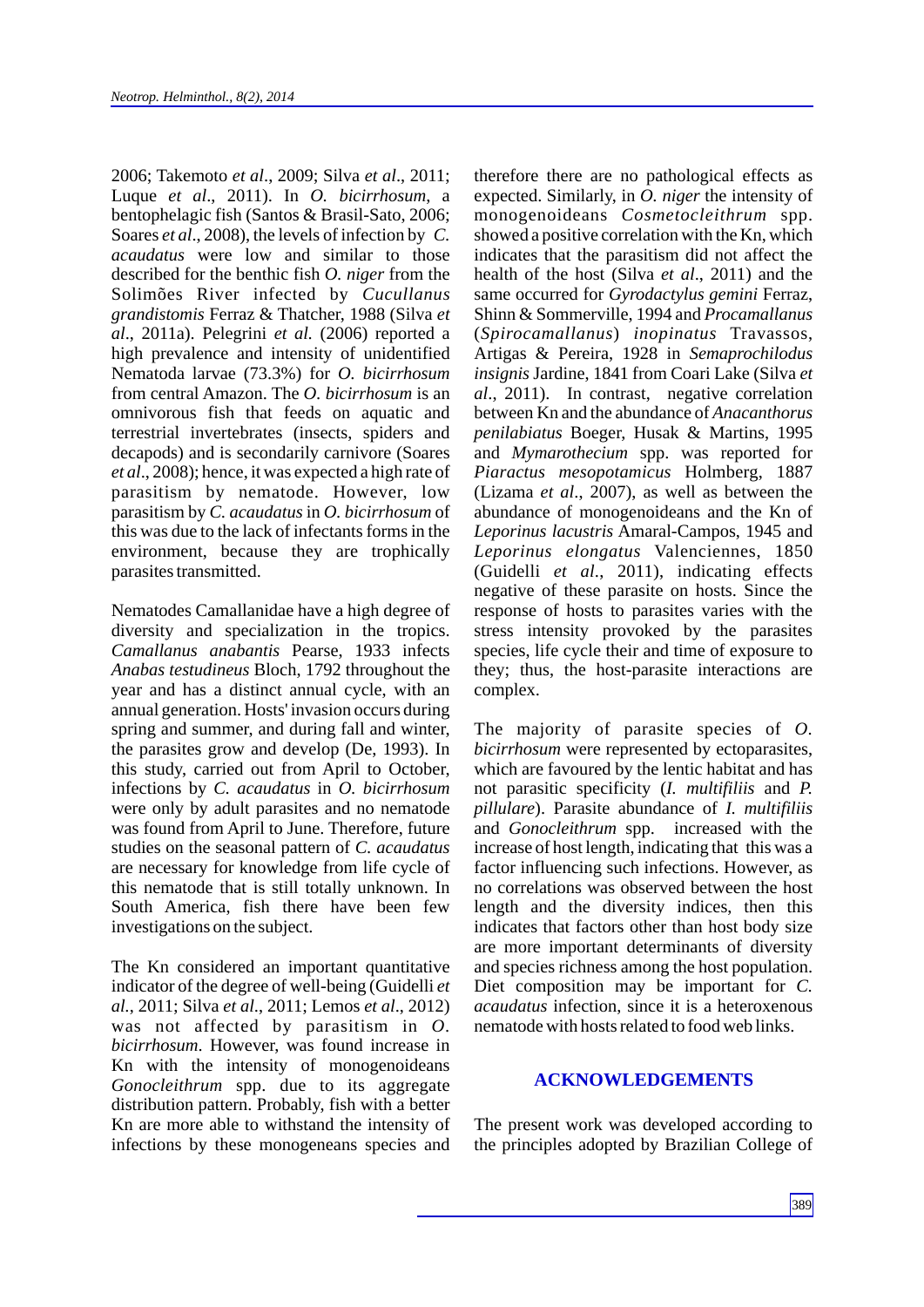Animal Experiments (COBEA) and under the license of ICMBio. M. Tavares-Dias was supported by a Research fellowship from Conselho Nacional de Pesquisa e Desenvolvimento Tecnológico (CNPq).

## **BIBLIOGRAPHIC REFERENCES**

- Bush, AO, Lafferty, KD, Lotz, JM & Shostak, W. 1997*. Parasitology meets ecology on its own terms: Margolis et al. Revisited.* The Journal of Parasitology, vol. 83, p. 575- 583.
- Chaves, R, Camargo, M, Queiroz, H. & Hercos, A. 2005. *Ritmo de atividades diárias de*  Osteoglossum bicirrhosum *(Peixes: Osteoglossiformes) em quatro lagos da reserva de desenvolvimento sustentável Mamirauá (AM)*. Uakari, vol. 1, pp.49-55.
- De, NC. 1993. *Seasonal dynamic of* Camallanus anabantis*infections in the climbing perch,*  Anabas testudineus*, from the freshwater swamps near Kalyani town, West Bengal, India*. Folia Parasitologica, vol. 40**,** pp. 49-52.
- Eiras, JC, Takemoto, RM & Pavanelli, GC. 2006. *Métodos de estudo e técnicas laboratoriais em parasitologia de peixes*. 2ª ed. Eduem, Maringá, Brazil.
- Ferraz, E & Thatcher, VE. 1990. Camallanus a c a u d a t *u s s p . n . (Ne m a t o d a , Camallanidae) e uma descrição do macho de* Camallanus tridentatus *(Drasche, 1884), parasitas de peixes da Amazônia brasileira*. Amazoniana, vol. 11, pp. 135- 145.
- Guidelli, G, Tavechio, WLG, Takemoto, RM & Pavanelli, GC. 2011. *Relative condition factor and parasitism in anostomid fishes from the floodplain of the upper Paraná River, Brazil*. Veterinary Parasitology, vol. 177, pp. 145-151.
- Instituto Brasileiro de Meio Ambiente Ibama. 2007. *Estatística de pesca. Brasil, grandes regiões e unidades da federação*. Brasília, DF, Brazil.
- Kritsky, DC & Thatcher, VE. 1983. Neotropical Monogenea. 5. *Five new species from the aruanã,* Osteoglossum bicirrhosum

*Vandelli, a freshwater teleost from Brazil, with the proposal of* Gonocleithrum *n. g e n . ( D a c t y l o g y r i d a e : Ancyrocephalinae)*. Proceeding of Helminthological Society of Washington, vol. 96, pp. 581-597.

- Le Cren, ED. 1951. *The length-weight relationship and seasonal cycle in gonadal weight and condition in the perch* (*Perca fluviatilis*). Journal of Animal Ecology, vol. 20, pp. 201-219.
- *Parasitological evaluation and body indices of* Osteoglossum bicirrhosum *(Vandelli, 1829) traded in a fair of Manaus, Amazonas, Brazil*. Journal of Fisheries Sciences vol. 6, pp. 263-270. Lemos, JRG. Santos, MQC, Araújo, SO, Andrade, SMS & Viana, GM. 2012.
- *Relação parasito-hospedeiro em*  2007. *peixes de pisciculturas da região de Assis, Estado de São Paulo, Brasil. 2.* Piaractus mesopotamicus *(Holmberg, 1887)*. Acta Scientiarum Biological Sciences, vol. 29, pp. 437-445. Lizama, MAP, Takemoto, RM, Ranzani-Paiva, MJT & Ayroza, LMS, Pavanelli, GC.
- Ludwig, JA & Reynolds, JF. 1988. *Statistical ecology: a primer of methods and computing.* Wiley Press, New York, New York. 337 pp.
- *Checklist of*  & Portes-Santos, C. 2011. *Nematoda associated with the fishes of Brazil*. Zootaxa, vol. 3082**,** pp. 1-88. Luque, JL, Aguiar, JC, Vieira, FM & Gibson, DI
- Omeji, S, Solomon, SG & Obande, RA. 2010. A *Comparative study of the common protozoan parasites of* Heterobranchus longifilis *from the wild and cultured environments in Benue State*. Pakistan Journal of Nutrition, vol. 9, pp. 865-872.
- *Current status of*  Ortiz, N & Iannacone, J. 2008. *Amazonian ornamental fish from Peru with higher demand of exportation*. The Biologist (Lima), vol. 6, pp. 54-67.
- *Descritores quantitativos das*  F. 2006. *infracomunidades parasitas do trato digestório de* Osteoglossum bicirrhosum *(Cuvier, 1829) da Amazônia central ( B r a s i l ) .* A v a i l a b l e a t : Pelegrini, LS, Gomes, AL, Malta, JCO & Alves,